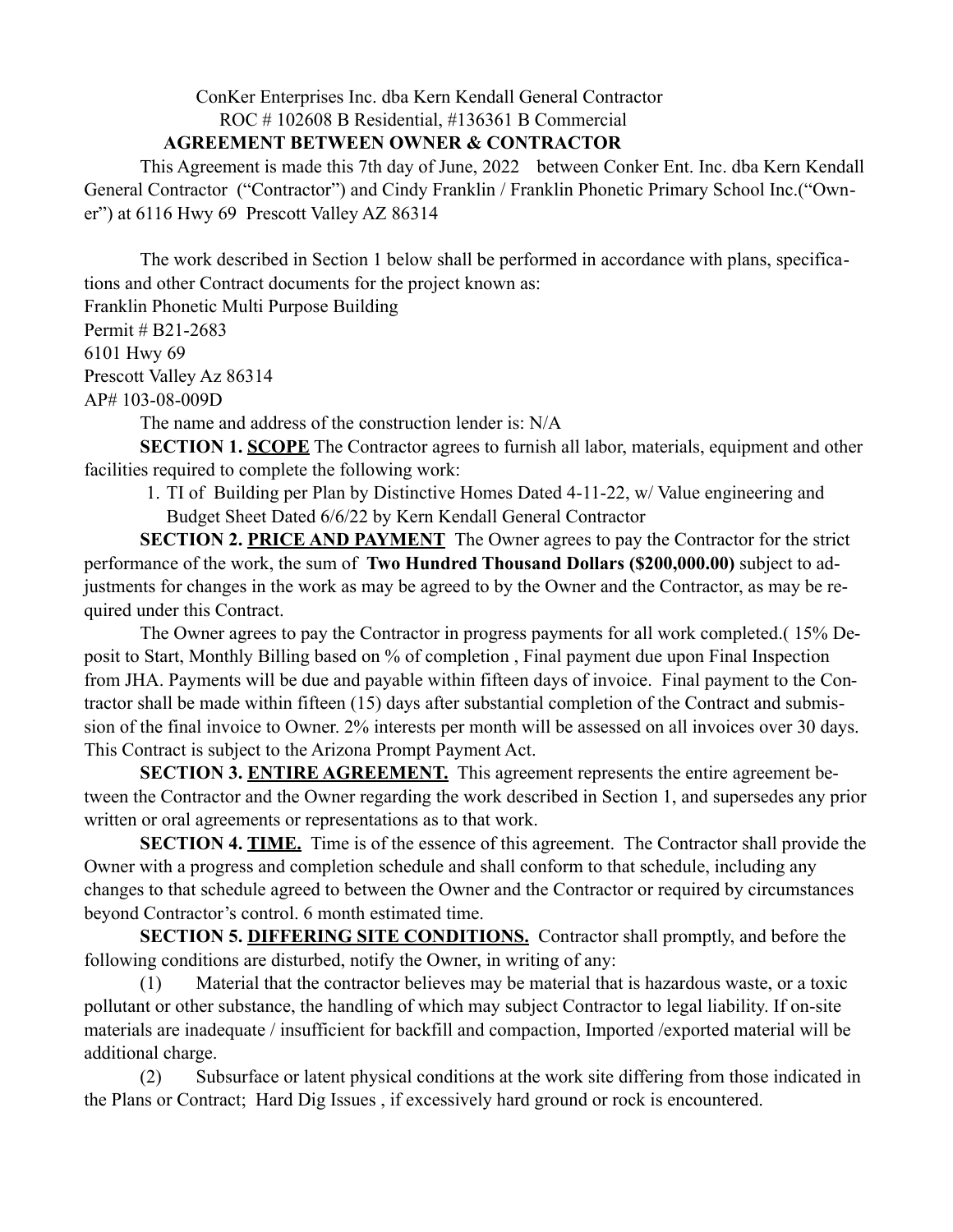(3) Unknown physical conditions at the work site of any unusual nature, materially different from those ordinarily encountered and generally recognized as inherent to work of the character provided for in the Contract, Underground Water or Artifacts.

 The Owner shall promptly investigate. If the Owner finds that the worksite conditions do materially differ, or involve hazardous waste or toxic pollutants, the Owner shall cause a decrease or increase in the Contractor's cost of, or the time required for, performance of the affected part of the work by issuing a change order under the procedures described in the Contract.

**SECTION 6. CHANGES IN WORK.** The work shall be subject to changes or additions, deletions or revisions by the Owner. The Contractor will be notified by receipt of written additions and/or revised drawings, specifications, exhibits or written orders.

 Whenever an adjustment in the Contract price or Contract time is required because of Owner's request, differing site conditions, errors in the plans and specifications, or other circumstances beyond the control of Contractor (including lack of worksite access, weather, fires, floods, strikes, acts of God, natural disasters, or acts of third parties), the Contractor shall submit to the Owner within a reasonable time a detailed estimate, with supporting calculations, pricing and adjustments in the schedule of the change to the Contract price and the Contract time. Pricing of the adjustment shall be in general accordance with the pricing structure of this Contract. However, to the extent that such pricing is inapplicable, cost of the change or the amount of the adjustment shall be determined on the basis of the cost to the Contractor plus for 5% overhead and 10% profit, plus applicable Sales Tax.

 The Contractor shall not be obligated to perform changes in the work or additional work until the Owner has approved, in writing, the changes to the Contract price and the Contract time.

**SECTION 7. SUSPENSION OF WORK.** If any payment is not made to Contractor as required under this Contract, Contractor may suspend work until such payment is made. Contractor may also suspend work under this Contract if a dispute over payment for extra work, differing site conditions, changes by Owner or other circumstances beyond Contractor's control will cause the Contractor to suffer substantial financial hardship if Contractor is required to continue the work. Contractor may request that Owner provide written proof of Owner's ability to pay Contractor for the work remaining to be performed by Contractor at any time prior to or during performance of this Contract. Failure of Owner to provide such proof shall be justification for Contractor's suspension of work under this Contract.

 Any suspension of work under this Contract will also suspend the progress and completion dates set forth in Section 4.

**SECTION 8. INSPECTION OF THE WORK**. The Contractor shall make the work accessible at all reasonable time for inspection by the Owner. The Contractor shall inspect all material and equipment delivered to the job site by others to be used or incorporated in the Contractor's work.

**SECTION 9. SITE ACCESS AND RIGHTS OF WAY.** The Owner shall provide, no later than the date when needed by the Contractor, all necessary access to the lands upon which the Work is to be performed, including convenient access to the lands and any other lands designated in the Contract Documents for use by the Contractor. Owner shall continue to provide such access until completion of the Contract. Any failure to provide such access shall entitle the Contractor to an equitable adjustment in the Contract price and the Contract time.

**SECTION 10. REPORTS AND SURVEYS** Owner shall furnish prior to the start of work all maps, surveys and reports describing the physical characteristics, soil, geological and subsurface conditions, legal limitations, utility locations and legal descriptions that might assist the Contractor in properly evaluating the extent and character of the work required. The Owner shall provide all land surveys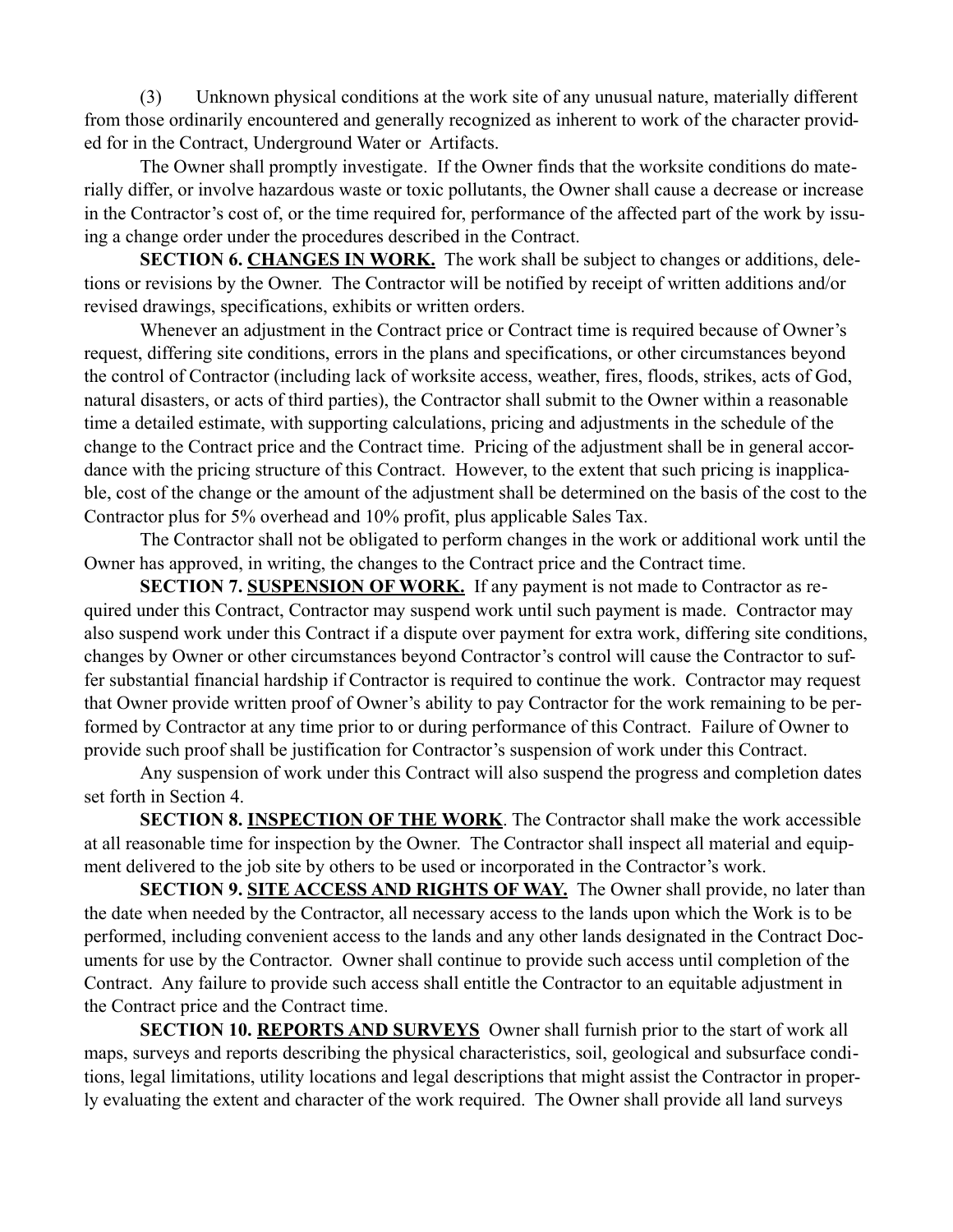and baselines necessary for the Contractor to locate the principal parts of the Work and perform the Work.

**SECTION 11. PERMITS, LICENSES AND REGULATIONS.** Permits and licenses of a temporary nature necessary for the prosecution of the Work shall be obtained and paid for by the Contractor. The Owner shall assist the Contractor in obtaining such permits and licenses. Permits, licenses and easements for permanent structures or permanent changes in existing facilities shall be secured and paid for the Owner.

 The Contractor shall give all notices and comply with all laws, ordinances, rules and regulations bearing on the performance of the Work. If the Contractor observes that drawings, specifications or other Contract documents are at variance with such laws, ordinances, rules and regulations, the Owner shall promptly be notified and, if necessary, an adjustment made to the Contract time or Contract price.

**SECTION 12. TERMINATION.** The Owner reserves the right to terminate the work for its convenience upon notice in writing to the Contractor. In such an event, the Contractor shall be paid its actual costs for the portion of the work performed to the date of termination, and for all of Contractor's incurred costs of termination, including demobilizations and any termination charges by vendors and subcontractors, plus 20% of all of Contractor's actual and incurred costs for overhead and profit.

**SECTION 13. INDEMNIFICATION** Contractor shall indemnify the owner against claims, demands, lawsuits and liabilities arising out of or connected to property damage or personal injury caused, or alleged to be caused, by Contractor or its subcontractors, suppliers, employees, agents or representatives. Contractor shall have no obligation to defend Owner except to the extent of the following coverage:

## **SECTION 14. INSURANCE**

14.1.1. Casualty Insurance

- a. Worker's Compensation and Employer's Liability Insurance;
- b. Commercial General Liability Insurance, including coverage for

Contractor's owned, hired and non-owned automobiles.

## 14.1.2.1 Waiver of Subrogation

Owner and Contractor waive all rights against each other and against all other subcontractors and Owner for loss or damage to the extent reimbursed by any property or equipment insurance applicable to the work, except such rights as they may have to the proceeds of such insurance. If any applicable policies of insurance require an endorsement or consent of the insurance company to provide for continued coverage where there is a waiver of subrogation, the owners of such policies will cause them to be so endorsed or obtain such consent.

## 14.1.2.2. Builder's Risk

"All risk" Builder's Risk insurance (excluding the hazards of earthquake and flood) is purchased by Contractor and such insurance provides property insurance coverage for both Contractor and Owner including loss or damage to Contractor's work. Such insurance shall also apply to any of Owner's property in the care, custody or control of Contractor. Owner waives all rights of recovery against the Contractor for loss of use of the Owner's property, including consequential losses due to fire or other hazards, however caused.

**SECTION 15. ARBITRATION.** Any controversy or claim arising out of or relating to this Contract or its alleged breach, which can not be resolved by mutual agreement, shall be settled by arbitration in accordance with JAMS Rules in effect on the date of the Contract, and judgment upon the award rendered by the arbitrator(s) may be entered in any court having jurisdiction. Owner and Contractor agree that, should Contractor be potentially or actually a party to a lawsuit or arbitration arising